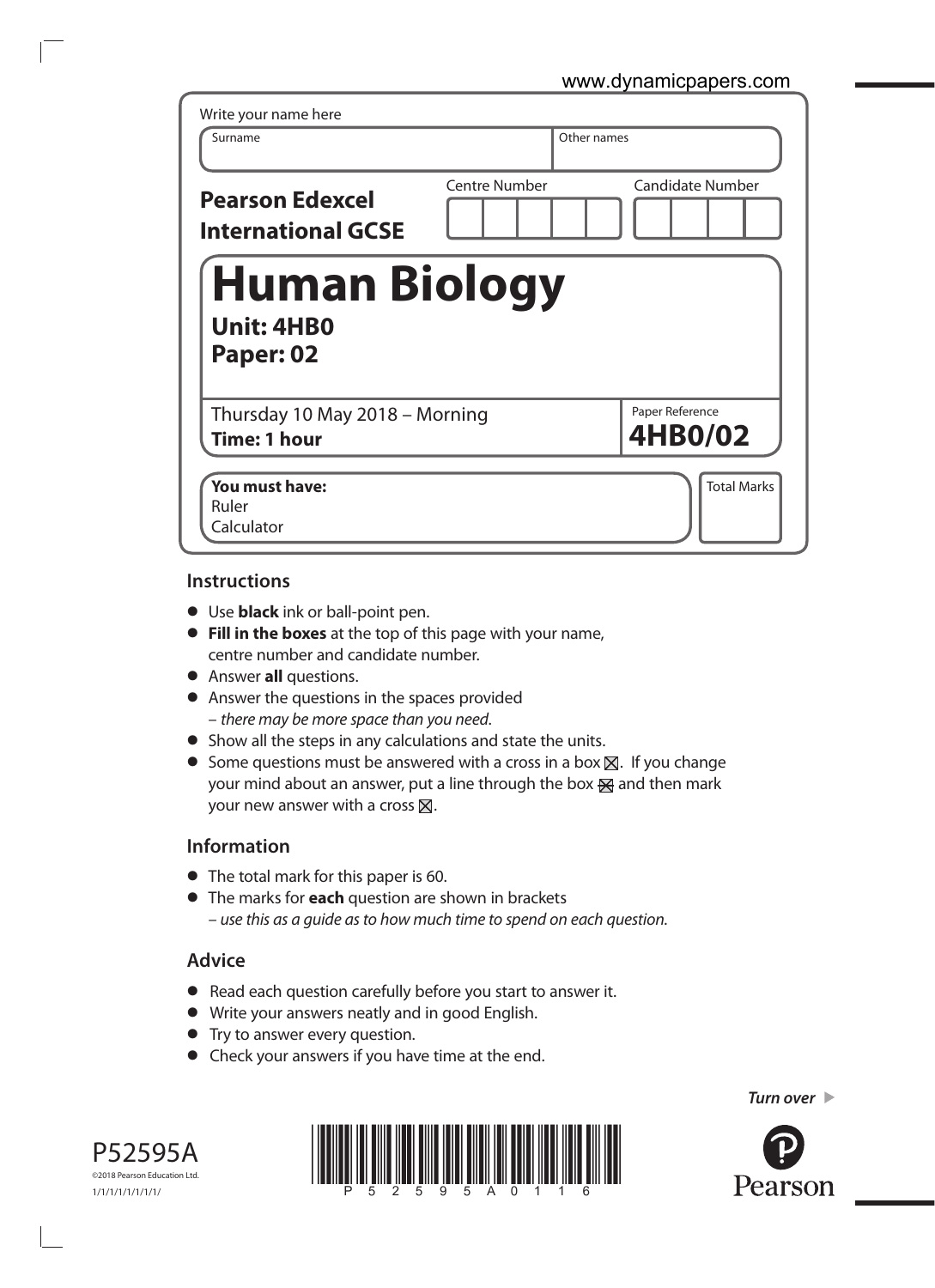

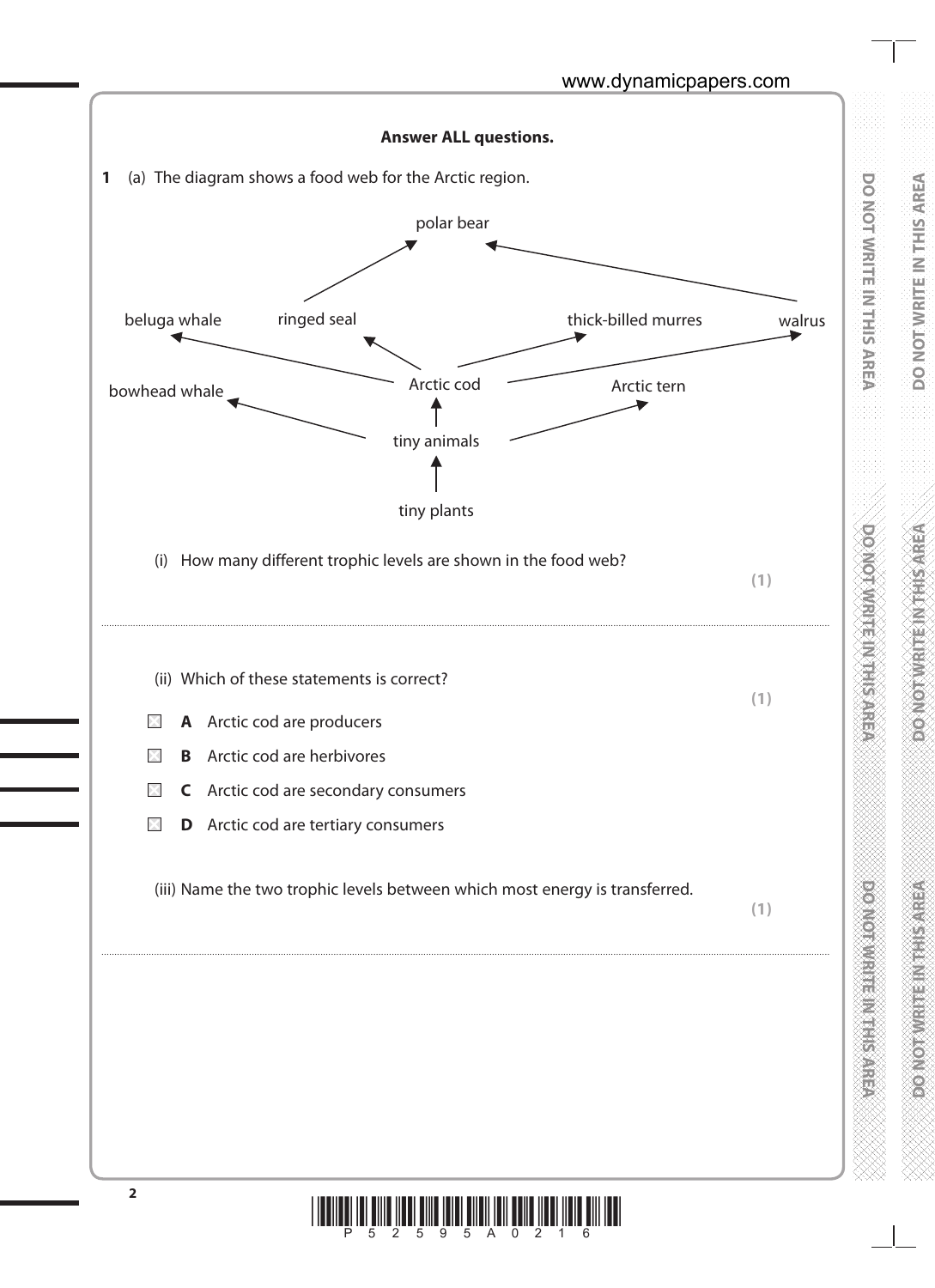(b) At the 2015 Paris Climate Conference, 195 countries agreed to limit their carbon dioxide emissions. (i) Explain how human activities have caused an increase in carbon dioxide emissions.  $(3)$ (ii) Explain why limiting carbon dioxide emissions is important for organisms such as those found in the Arctic food web.  $(3)$  $\overline{\mathbf{3}}$ 

5 2 5 9 5 A 0 3 1

-6

**DO NOT WRITE IN THIS AREA** 

**DONOT WRITEIN THIS AREA** 

**PONOT WRITEINARD SAREW**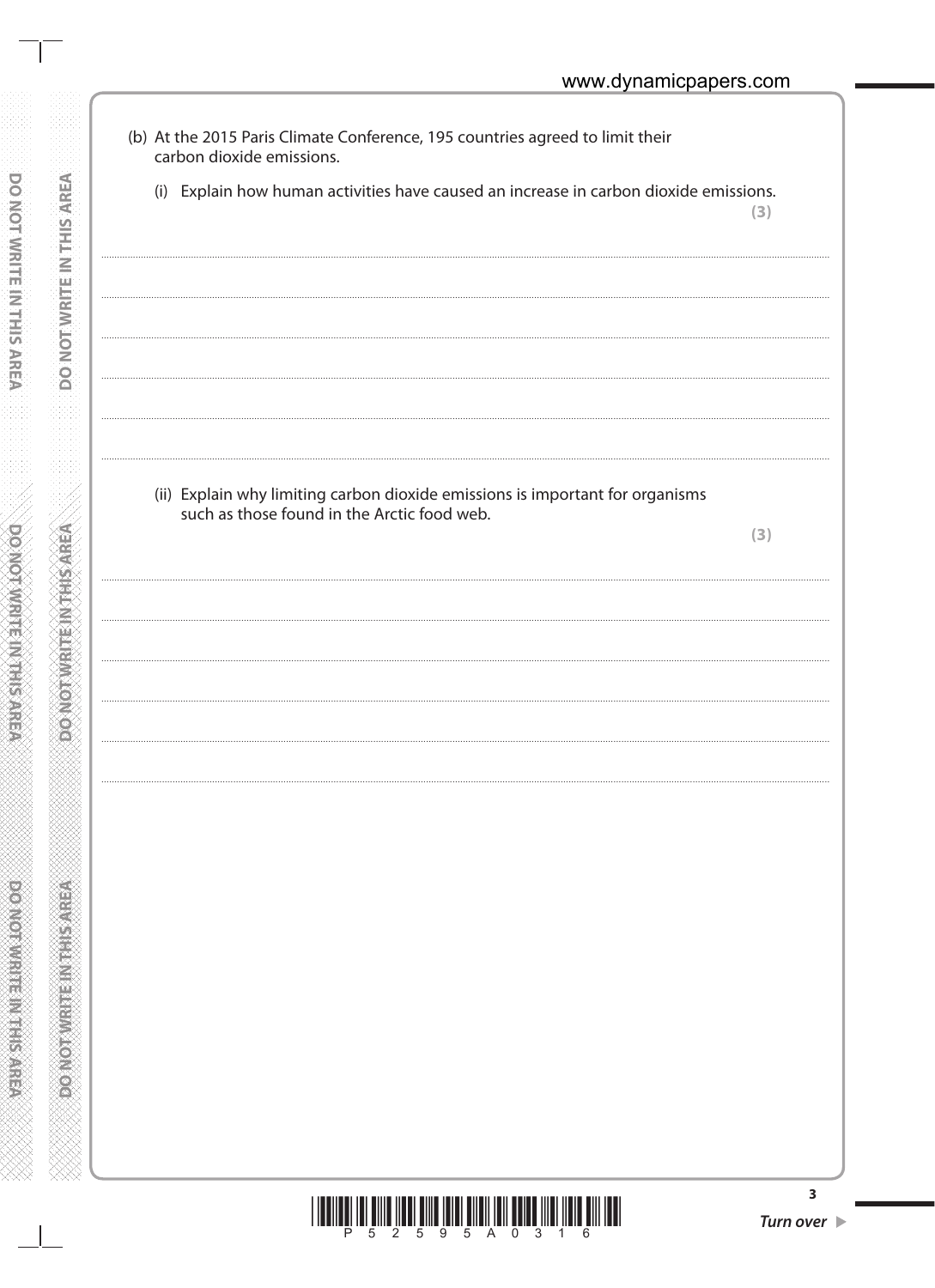(c) The graph shows the number of people with skin cancer per 100000 people in the UK from 1975 to 2005.

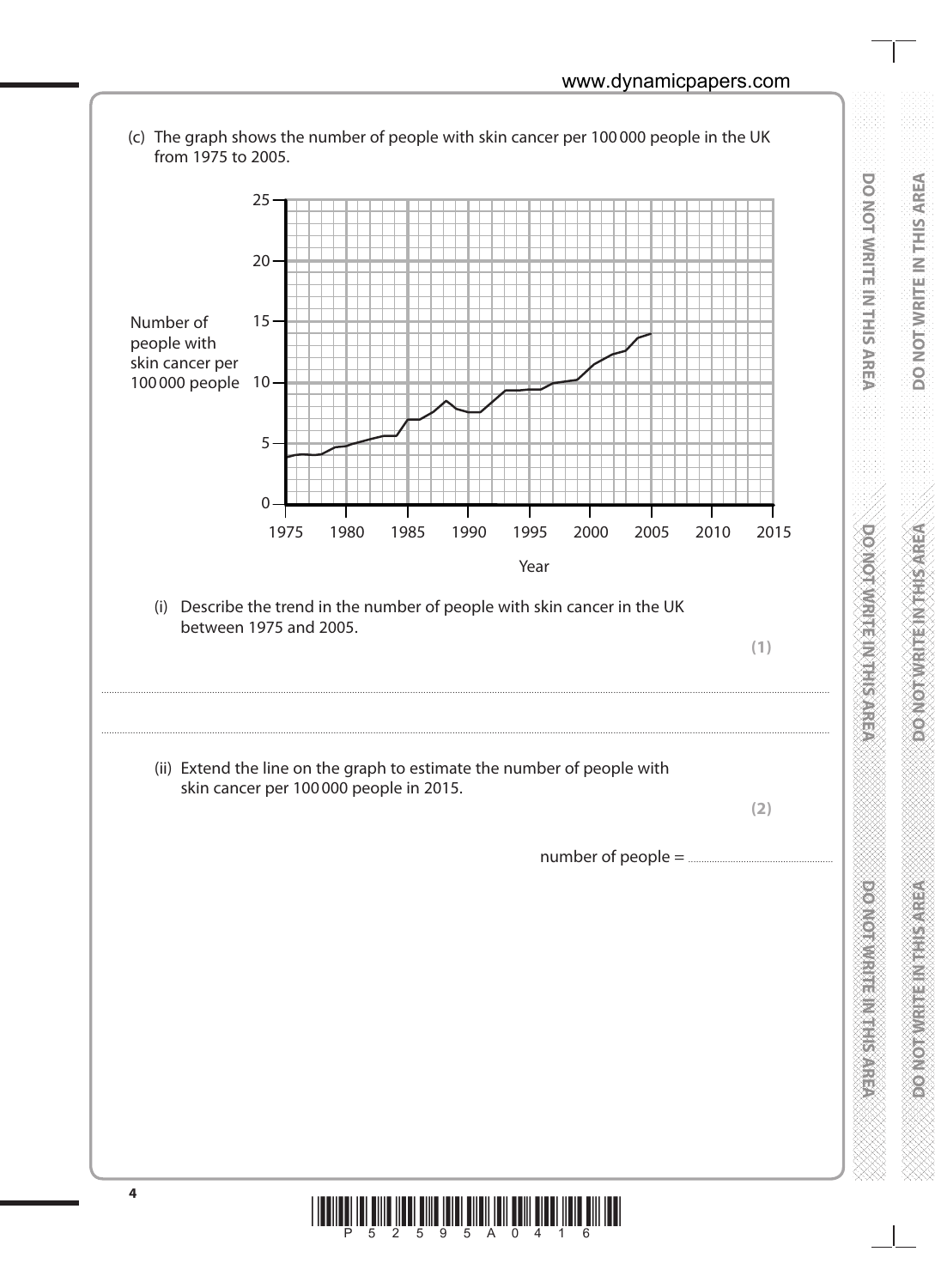| (iii) In 2005 the population of the UK was 63 million.                |     |
|-----------------------------------------------------------------------|-----|
| Calculate the number of people with skin cancer in 2005.              |     |
|                                                                       | (2) |
|                                                                       |     |
|                                                                       |     |
|                                                                       |     |
|                                                                       |     |
|                                                                       |     |
|                                                                       |     |
|                                                                       |     |
| (iv) Suggest why the number of people with skin cancer is increasing. |     |
|                                                                       | (1) |
|                                                                       |     |
|                                                                       |     |
|                                                                       |     |
| (Total for Question 1 = 15 marks)                                     |     |
|                                                                       |     |
|                                                                       |     |
|                                                                       |     |
|                                                                       |     |
|                                                                       |     |
|                                                                       |     |
|                                                                       |     |
|                                                                       |     |
|                                                                       |     |
|                                                                       |     |
|                                                                       |     |
|                                                                       |     |
|                                                                       |     |

DO NOT WRITE IN THIS AREA

**DONOTWRITE INTHIS AREA** 

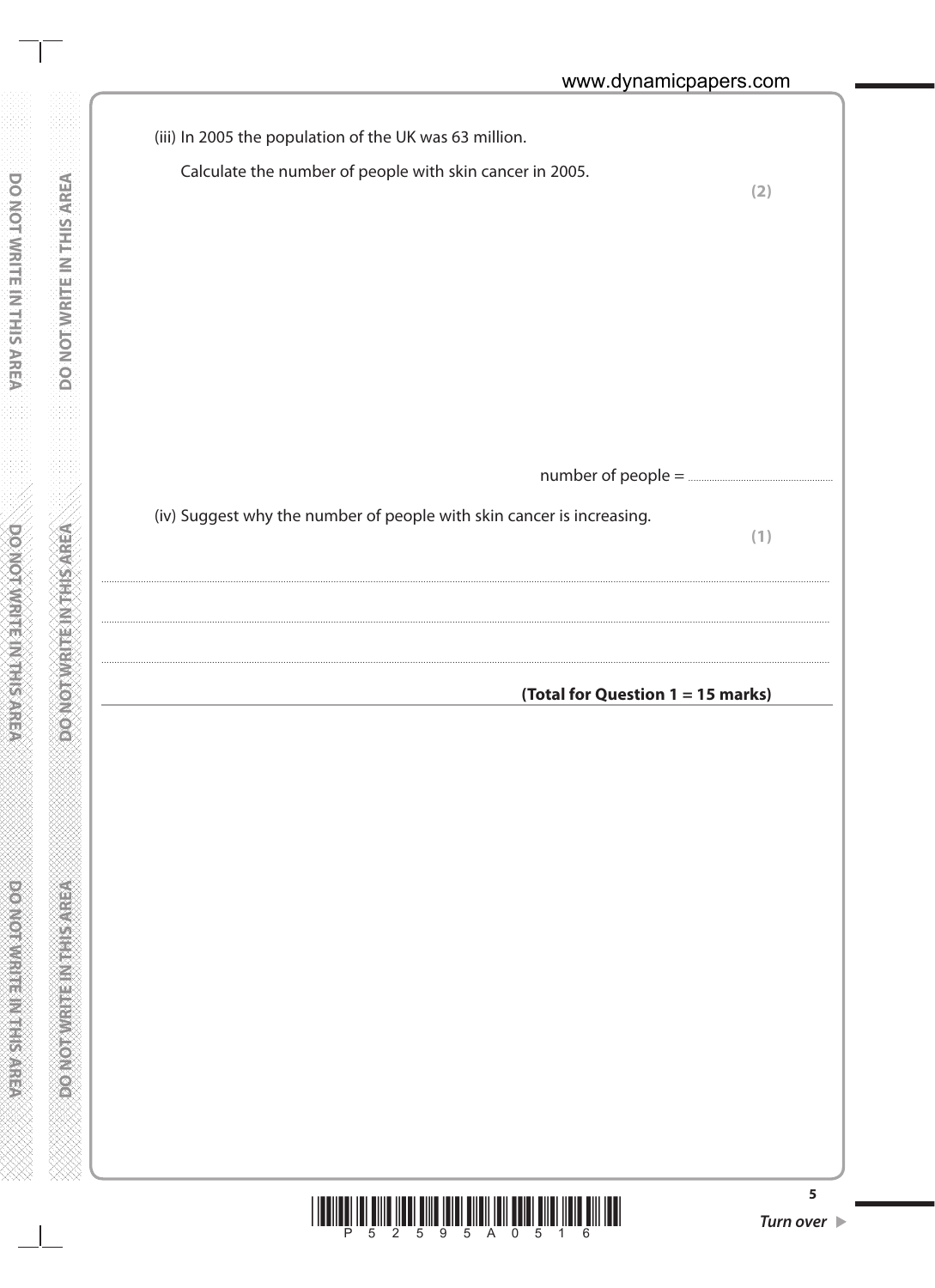**2** (a) The diagram shows a section from a DNA molecule.



 Complete the diagram by adding the complementary bases in the boxes on the DNA strand.

(b) Chromosomes contain DNA.

The full set of chromosomes found in a body cell is known as a karyotype.

The diagram shows a human karyotype.



(i) Label the X chromosome and the Y chromosome on this karyotype.

**(2)**



**DO NOT WRITE IN THIS AREA**

**DOMESTIC MELTINGS**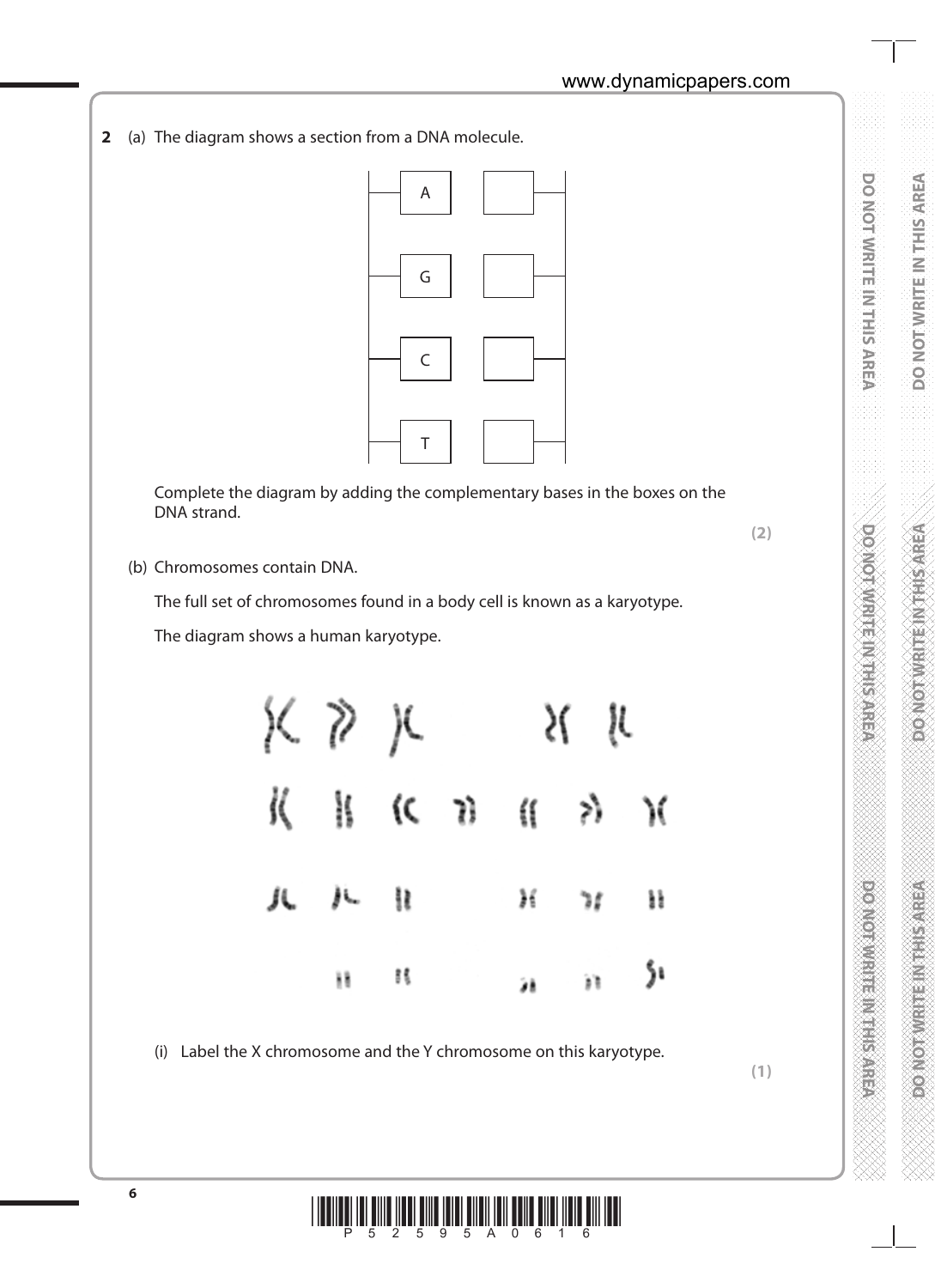(ii) The X and Y chromosomes determine the sex of an individual.

Draw a genetic diagram to show how sex is inherited in humans.

 $(4)$ 

| (c) Explain how a genetic mutation in a sperm cell results in all body cells of the offspring |  |
|-----------------------------------------------------------------------------------------------|--|
| having the mutation.                                                                          |  |

 $(3)$ 

| (Total for Question 2 = 10 marks) |  |  |  |  |  |  |  |
|-----------------------------------|--|--|--|--|--|--|--|
|-----------------------------------|--|--|--|--|--|--|--|



**DOMOT WRITEIN THIS AREA**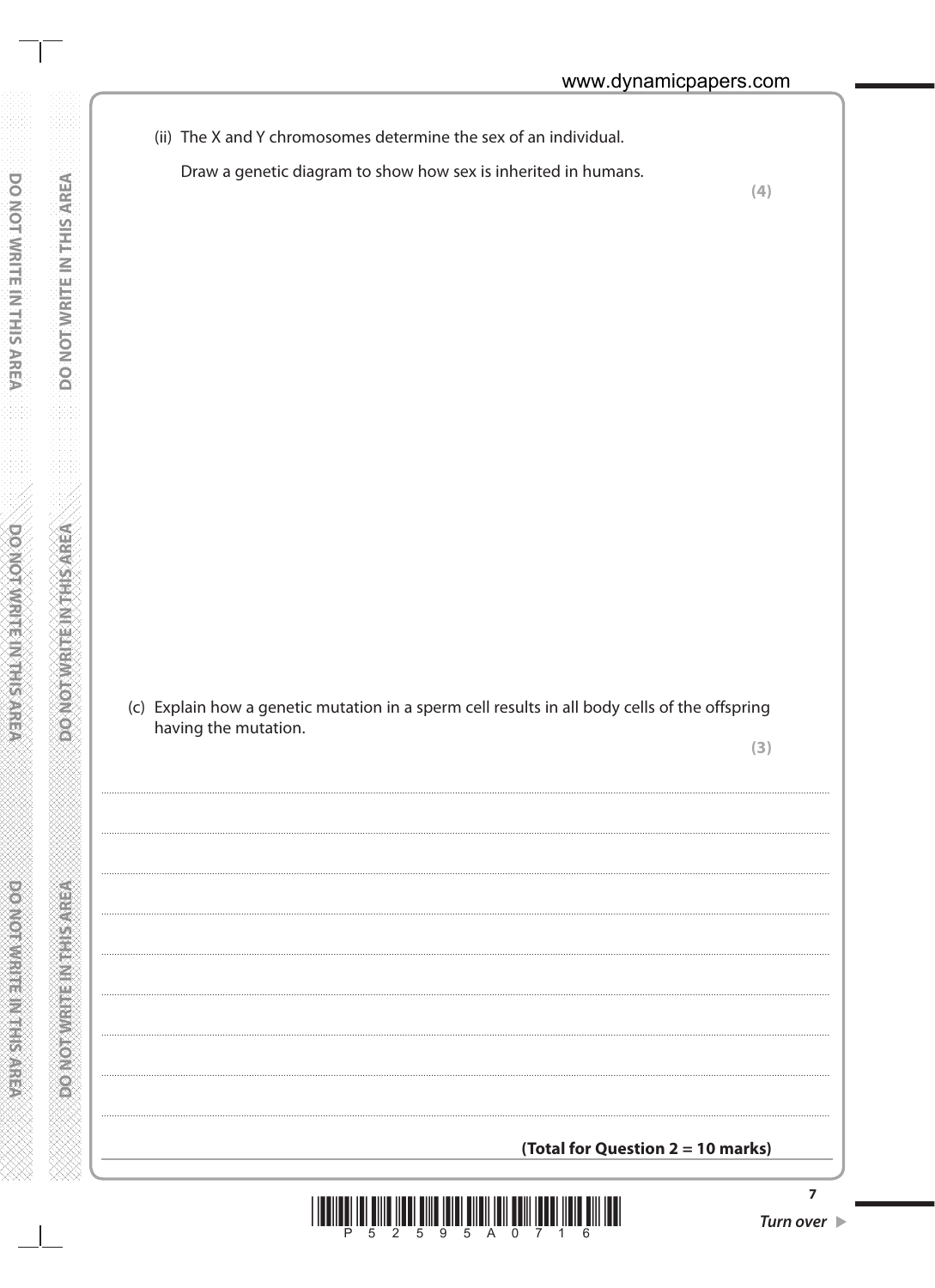**3** (a) The table lists some information about reproductive hormones.

Complete the table by giving the missing information.

**(3)**

**DO NOT WRITE IN THE INTERNATION** 

DO NOT WRITE IN THIS AREA

**DO NOT WRITE IN THE INTERNATIONAL CONTRACTOR** 

**DOMOTIVIRITE IN THIS AREA** 

**DO NOT WRITE IN THIS AREA**

**DOMOTIVE INTERNATIONAL** 

| Gland<br>producing<br>the hormone | <b>Name</b><br>of hormone | <b>Function of hormone</b>                                                                                                        |
|-----------------------------------|---------------------------|-----------------------------------------------------------------------------------------------------------------------------------|
| ovaries                           | progesterone              |                                                                                                                                   |
| pituitary                         |                           | development of a Graafian follicle                                                                                                |
| ovaries                           |                           | stimulates the release of LH                                                                                                      |
| E<br>fetus,                       | umbilical<br>cord         | (b) The diagram shows a developing fetus in the uterus.<br>placenta<br>umbilical<br>artery<br>uterus<br>wall<br>umbilical<br>vein |

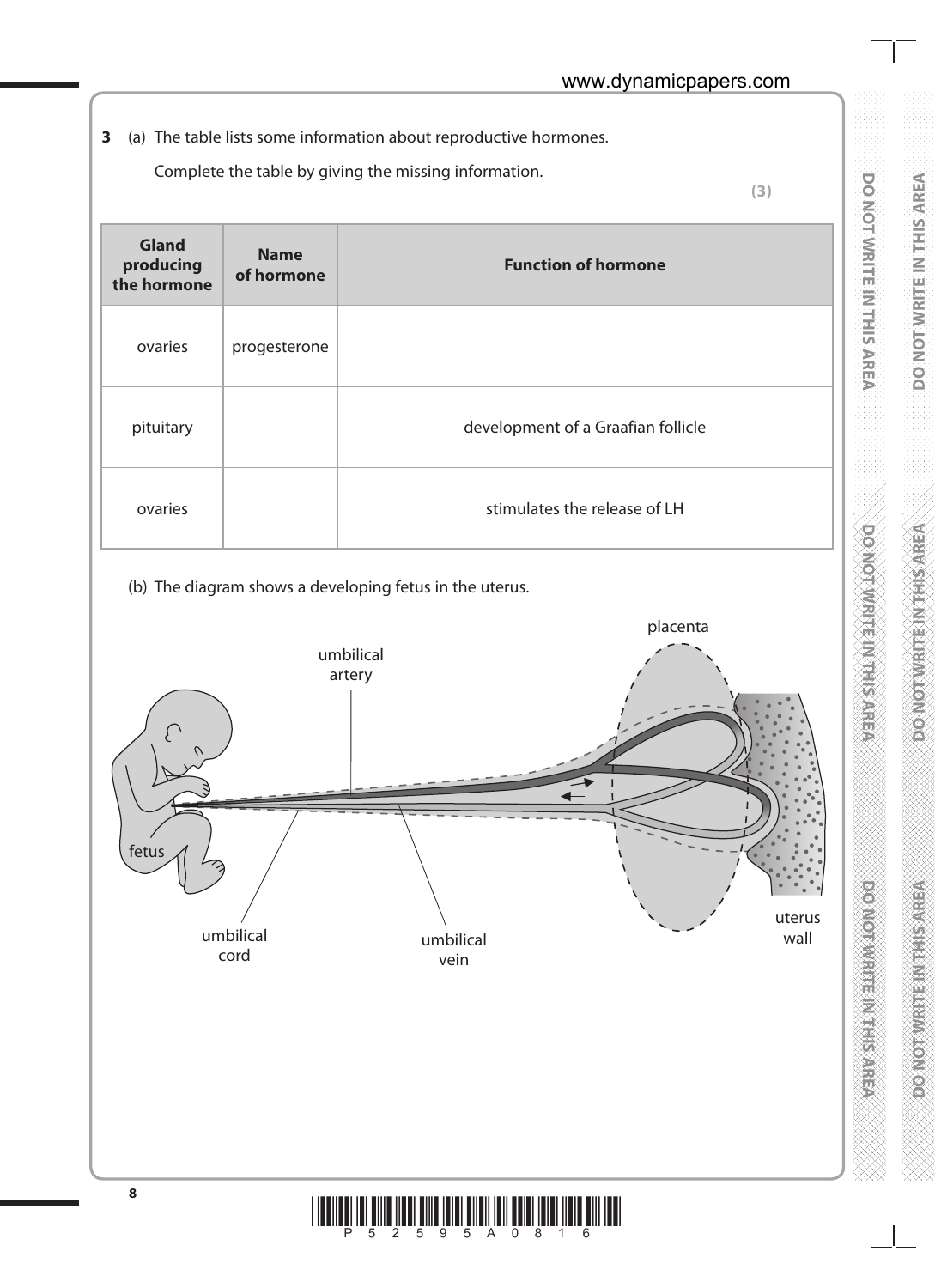| and in the umbilical vein.                                                                            | (4) |
|-------------------------------------------------------------------------------------------------------|-----|
|                                                                                                       |     |
|                                                                                                       |     |
|                                                                                                       |     |
|                                                                                                       |     |
|                                                                                                       |     |
|                                                                                                       |     |
|                                                                                                       |     |
|                                                                                                       |     |
|                                                                                                       |     |
| (ii) One function of the placenta is to keep the blood of the mother separate from                    |     |
| the blood of the fetus.                                                                               |     |
| Explain why it is important that the blood of the mother is not mixed with the<br>blood of the fetus. |     |
|                                                                                                       | (2) |
|                                                                                                       |     |
|                                                                                                       |     |
|                                                                                                       |     |
|                                                                                                       |     |
|                                                                                                       |     |
| (Total for Question 3 = 9 marks)                                                                      |     |
|                                                                                                       |     |
|                                                                                                       |     |
|                                                                                                       |     |
|                                                                                                       |     |
|                                                                                                       |     |
|                                                                                                       |     |
|                                                                                                       |     |
|                                                                                                       |     |
|                                                                                                       |     |

**DONOTWRITE IN THIS AREA** 

**DOMOTIVIBITE INTERNATEA** 

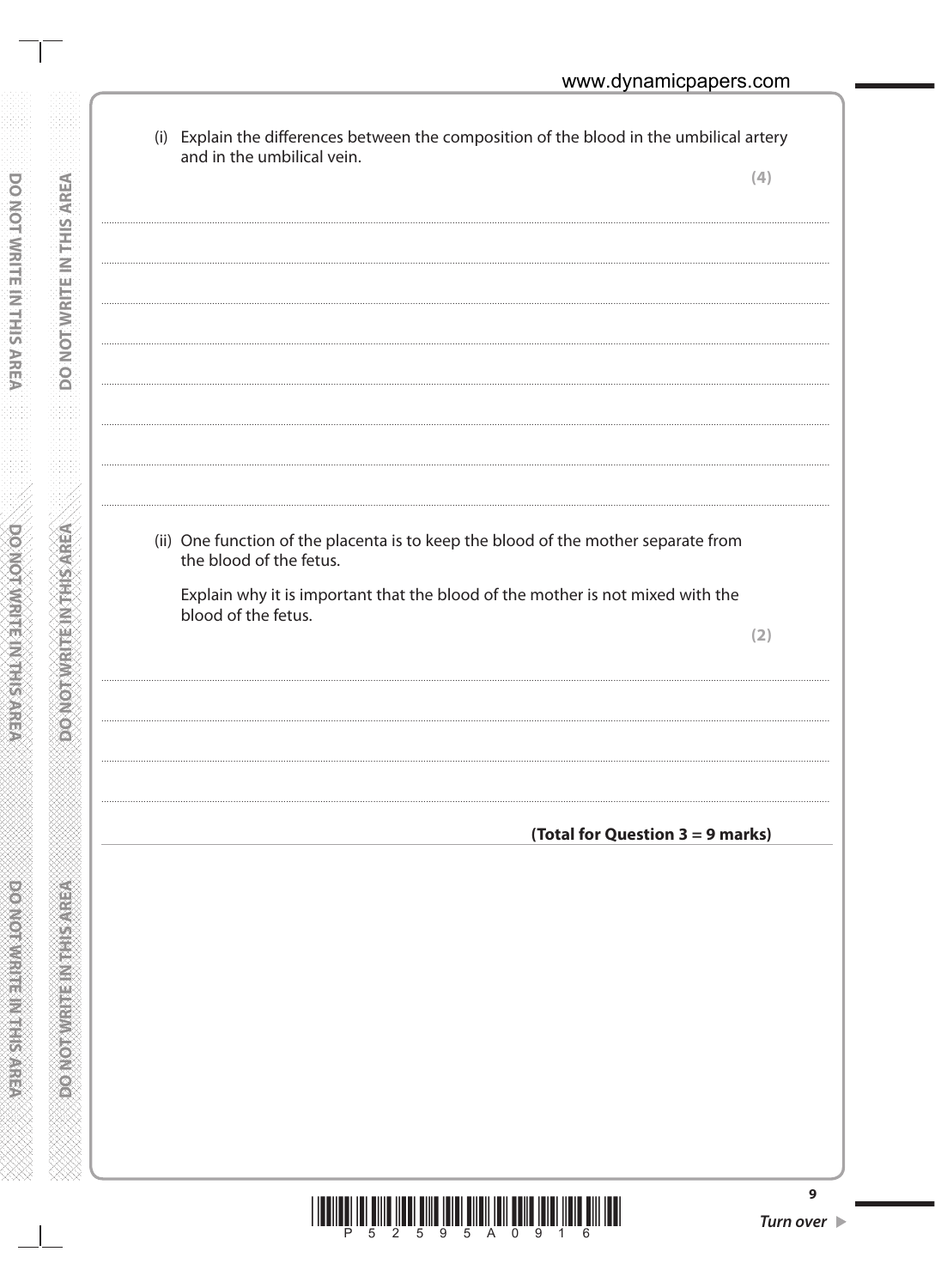# www.dynamicpapers.com

**BLANK PAGE**

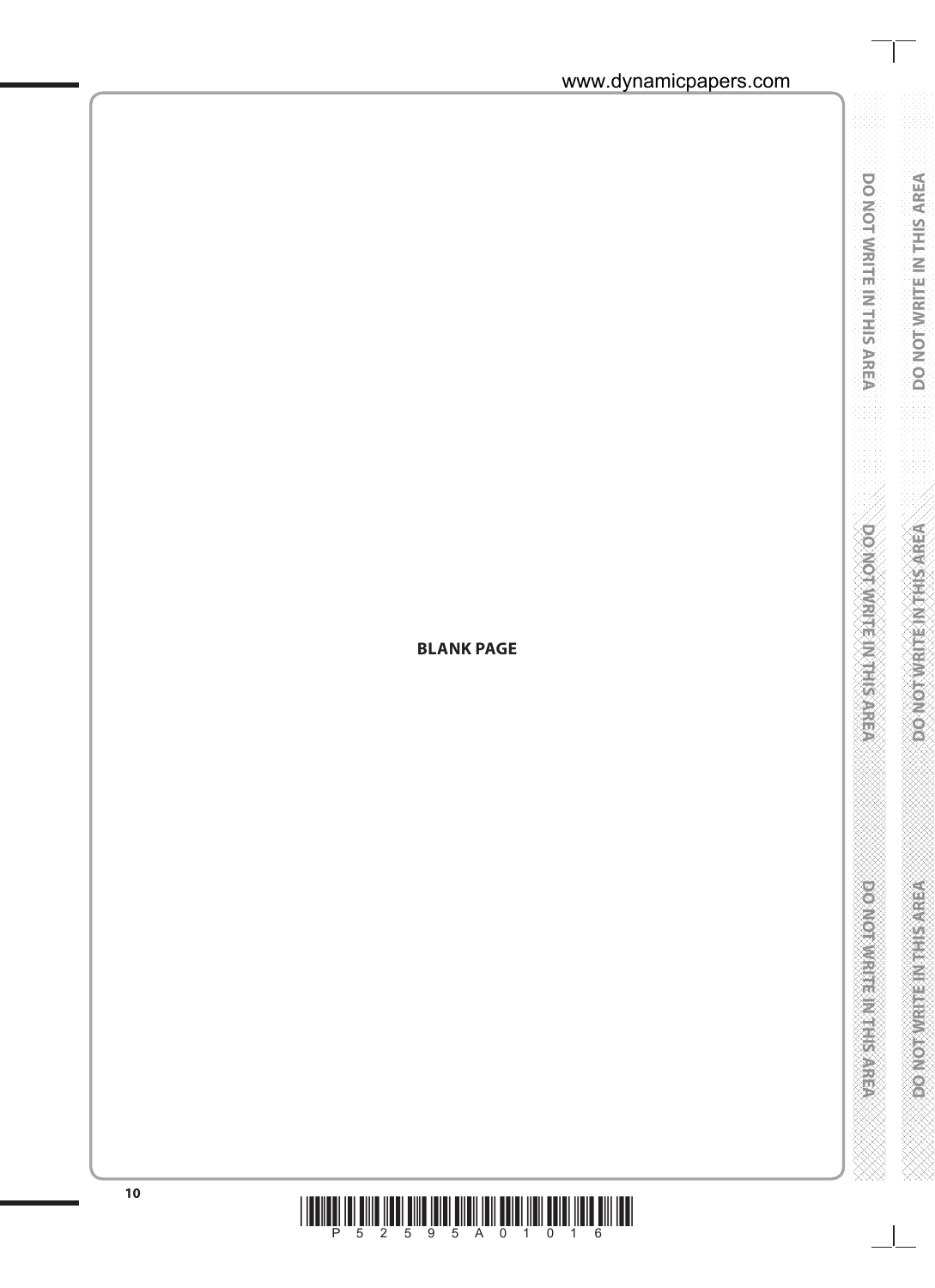| 4 | The passage is about the nervous system.                                      |                                    |     |
|---|-------------------------------------------------------------------------------|------------------------------------|-----|
|   | Complete the passage by writing a suitable word in each blank space.          |                                    |     |
|   |                                                                               |                                    | (8) |
|   |                                                                               |                                    |     |
|   |                                                                               |                                    |     |
|   |                                                                               |                                    |     |
|   |                                                                               |                                    |     |
|   | nervous system. The impulse then travels in a chemical form across            |                                    |     |
|   | a <u>manual neurone</u> , to a manual contract of the neurone.                |                                    |     |
|   |                                                                               |                                    |     |
|   | neurone. The impulse travels along this neurone to the iris. The iris acts as |                                    |     |
|   |                                                                               |                                    |     |
|   | bring about a response.                                                       |                                    |     |
|   |                                                                               | (Total for Question $4 = 8$ marks) |     |



WWW.WWW.WWWWWW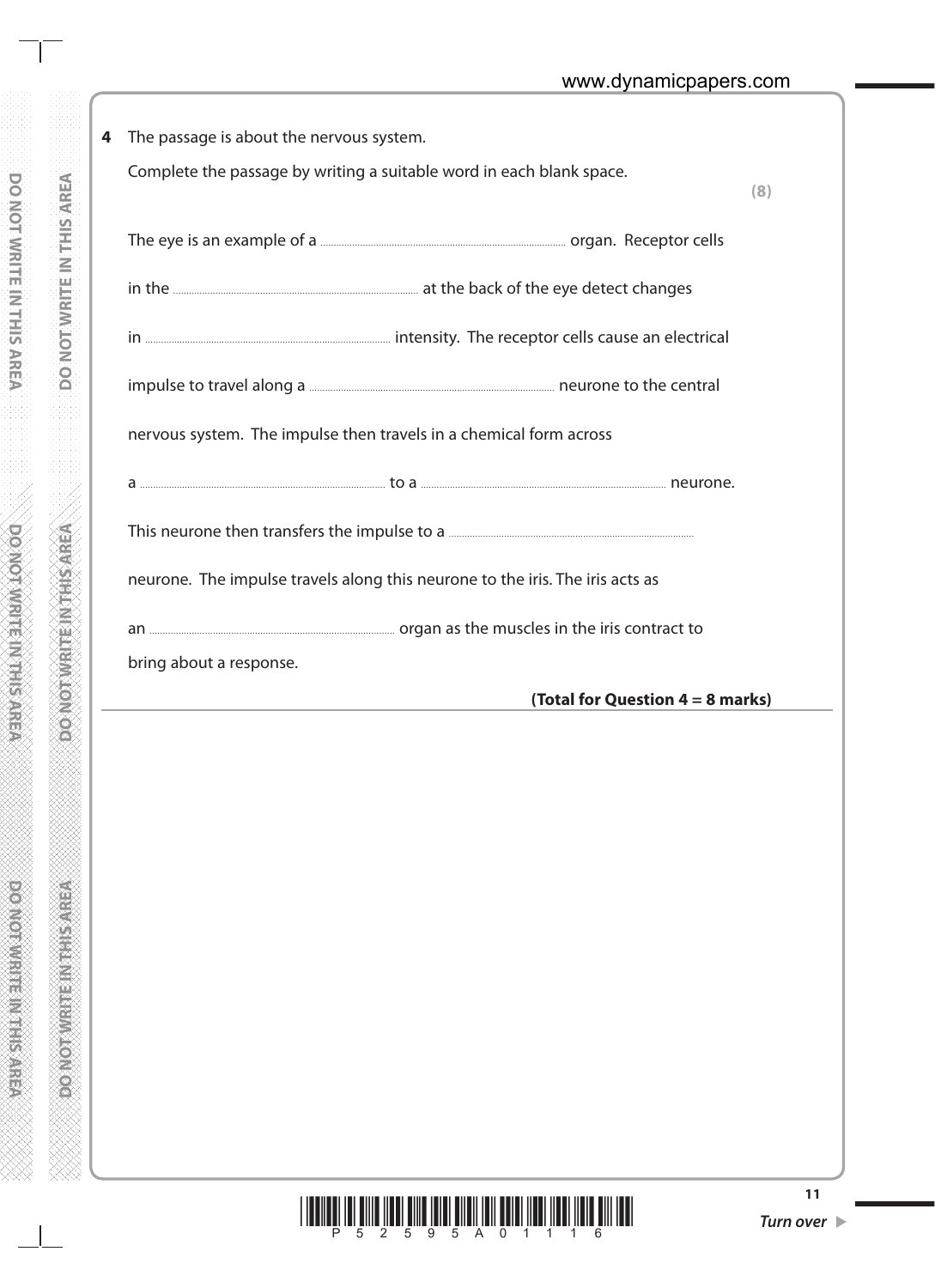**DOMOTIVIRITE IN STREAM** 

**DOMOTIVE IN EIGHT SARE** 

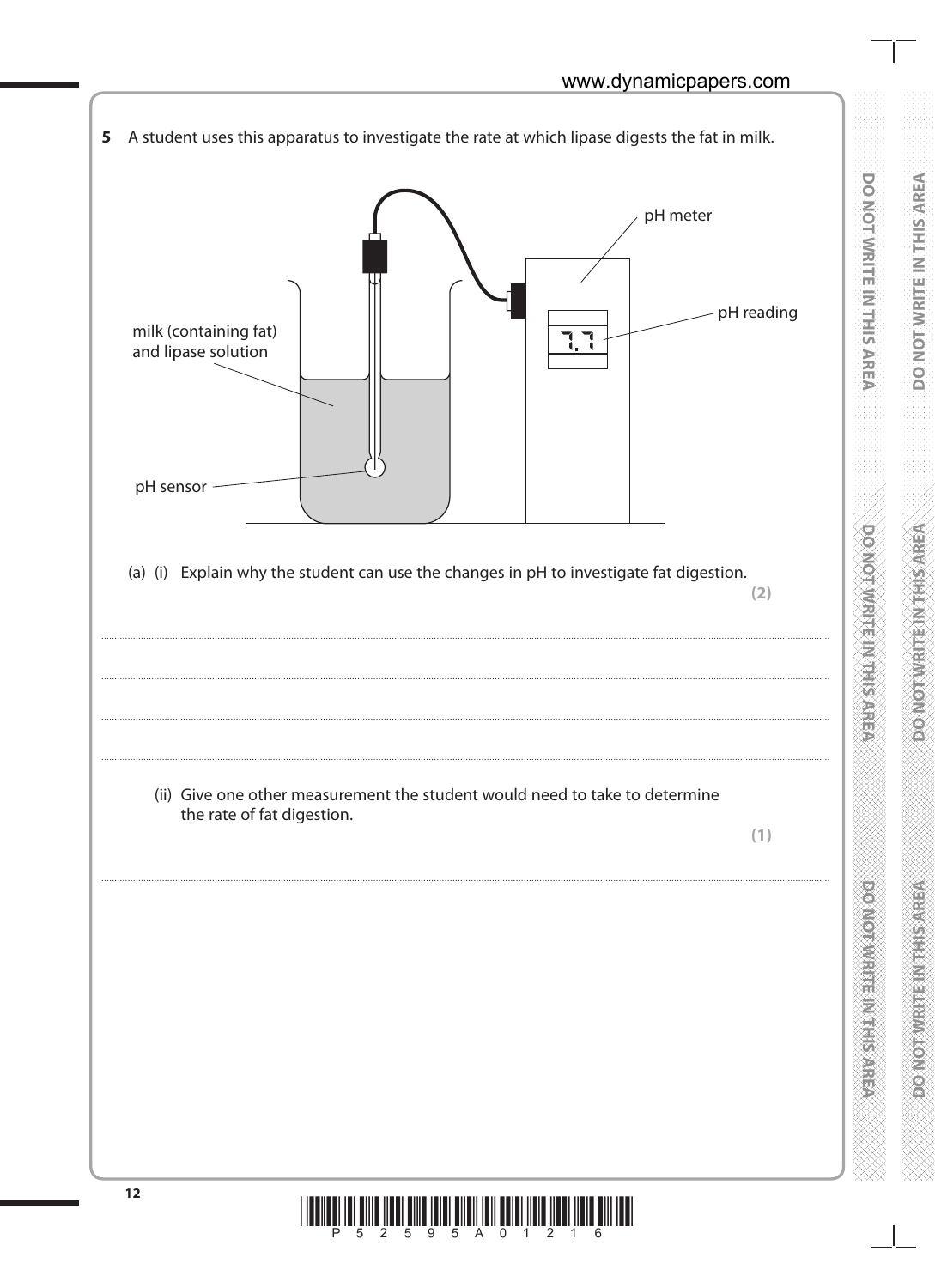| (iii) Explain one variable that must be controlled in this investigation.                  |                                   | (2) |
|--------------------------------------------------------------------------------------------|-----------------------------------|-----|
|                                                                                            |                                   |     |
|                                                                                            |                                   |     |
|                                                                                            |                                   |     |
| (iv) The student takes pH measurements using a pH meter.                                   |                                   |     |
| Describe a different method of taking pH measurements.                                     |                                   | (2) |
|                                                                                            |                                   |     |
|                                                                                            |                                   |     |
|                                                                                            |                                   |     |
| (b) The student repeats the investigation with bile added to the milk and lipase solution. |                                   |     |
| Explain why the addition of bile changes the student's results.                            |                                   |     |
|                                                                                            |                                   | (3) |
|                                                                                            |                                   |     |
|                                                                                            |                                   |     |
|                                                                                            |                                   |     |
|                                                                                            |                                   |     |
|                                                                                            | (Total for Question 5 = 10 marks) |     |
|                                                                                            |                                   |     |
|                                                                                            |                                   |     |
|                                                                                            |                                   |     |
|                                                                                            |                                   |     |
|                                                                                            |                                   |     |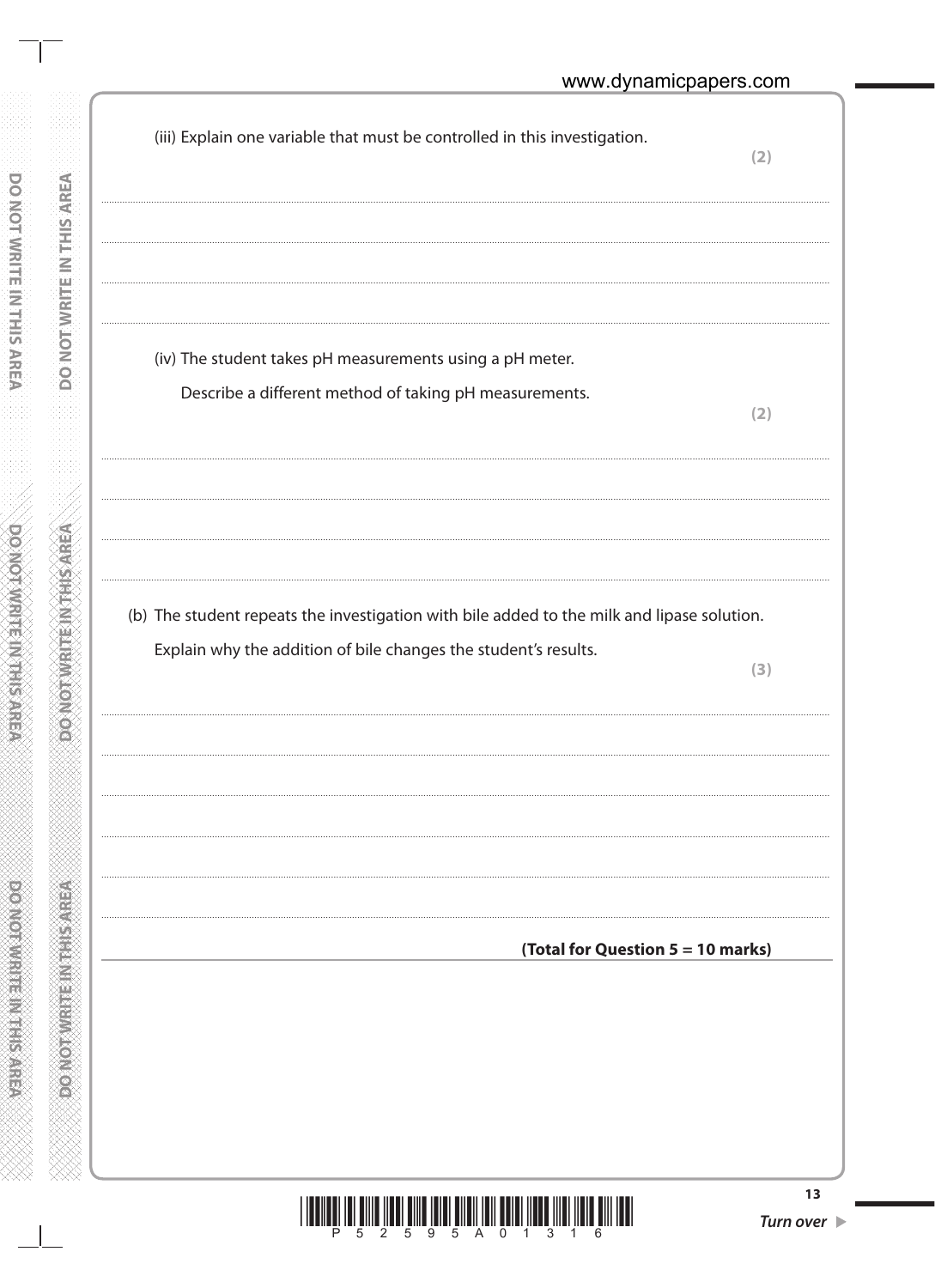**DOMOTAWRITE IN THIS AREA** 

**POSTER IN THE REPORT OF STREET** 

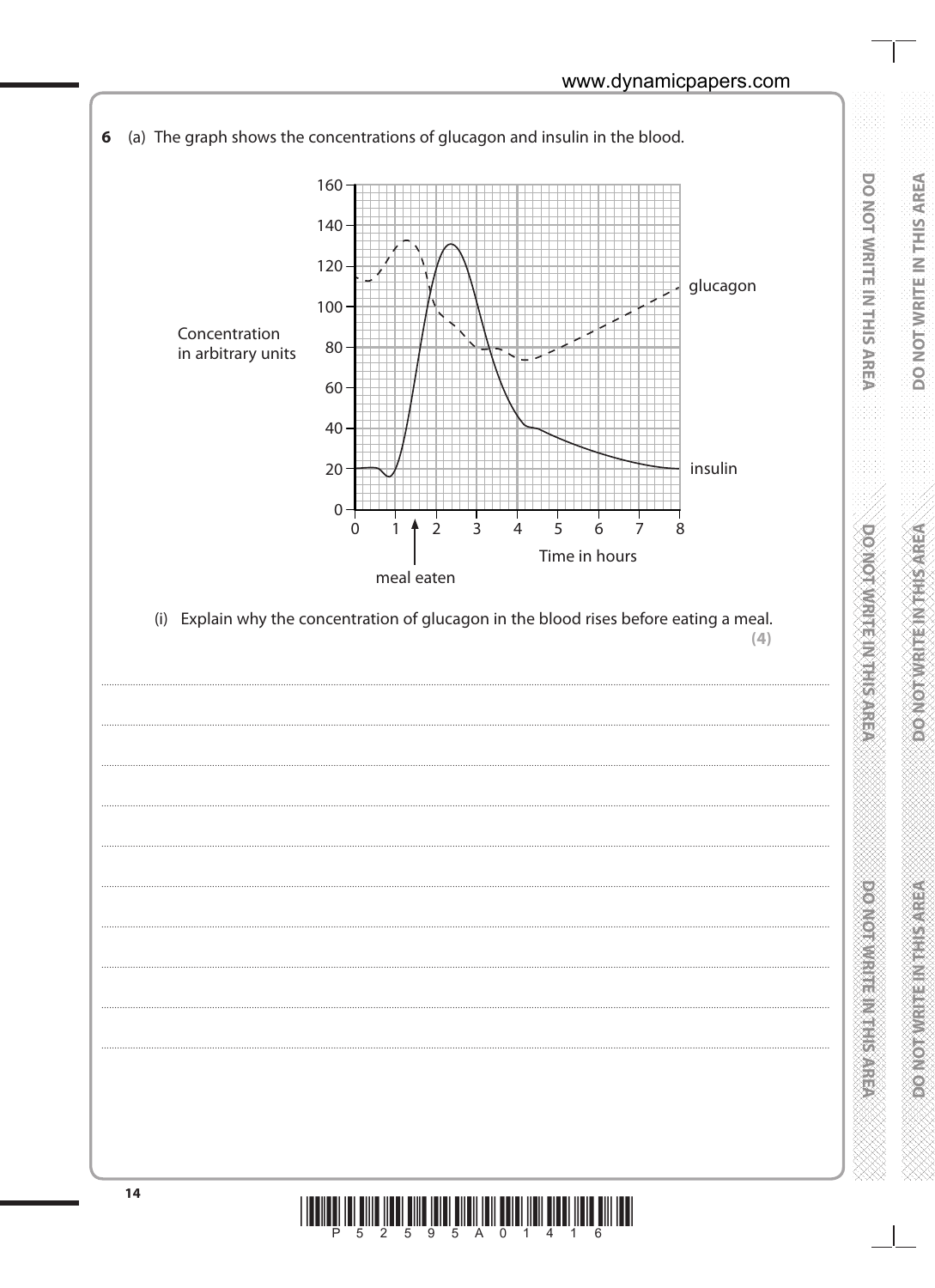| concentration of glucagon in the blood.                                                             | (2)                               |
|-----------------------------------------------------------------------------------------------------|-----------------------------------|
|                                                                                                     |                                   |
|                                                                                                     |                                   |
|                                                                                                     |                                   |
|                                                                                                     |                                   |
|                                                                                                     |                                   |
|                                                                                                     |                                   |
| (b) Suggest how a person with diabetes can control their blood glucose level<br>without medication. |                                   |
|                                                                                                     | (2)                               |
|                                                                                                     |                                   |
|                                                                                                     |                                   |
|                                                                                                     |                                   |
|                                                                                                     |                                   |
|                                                                                                     |                                   |
|                                                                                                     |                                   |
|                                                                                                     | (Total for Question 6 = 8 marks)  |
|                                                                                                     | <b>TOTAL FOR PAPER = 60 MARKS</b> |
|                                                                                                     |                                   |
|                                                                                                     |                                   |
|                                                                                                     |                                   |
|                                                                                                     |                                   |
|                                                                                                     |                                   |
|                                                                                                     |                                   |
|                                                                                                     |                                   |

DONOTWRITEIN THIS AREA

**COMORNIER DE L'ARCHIVES**